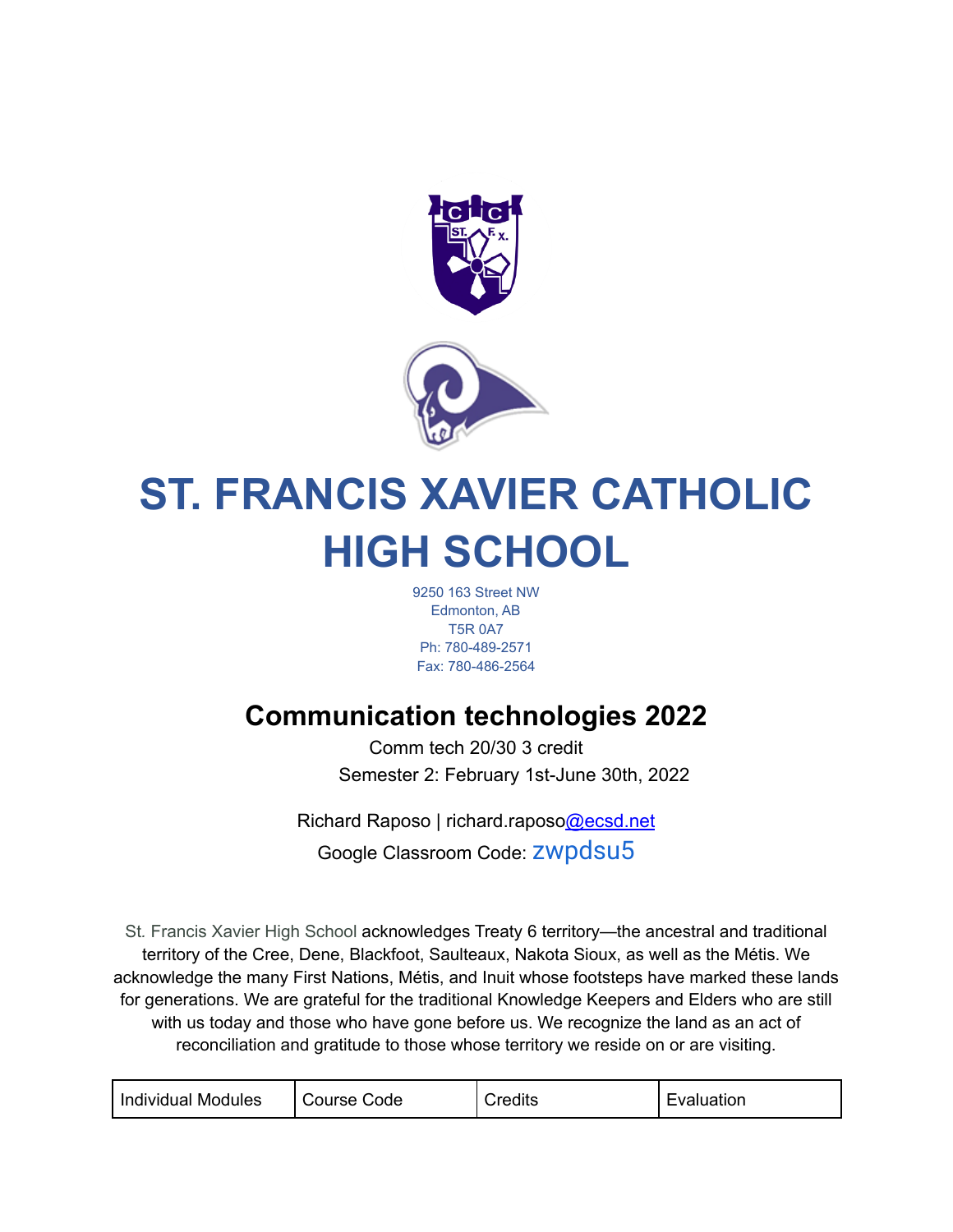| taught                      |                |   |                                                                                                                                                                                                                                           |
|-----------------------------|----------------|---|-------------------------------------------------------------------------------------------------------------------------------------------------------------------------------------------------------------------------------------------|
| Composition                 | <b>COM2205</b> | 1 | Projects, workplace<br>management, tests,<br>labs and assignments<br>are weighted equally<br>to account for 100%<br>of the course mark.<br>Communication<br>Technology<br>Assignments = 95%<br>Communication<br>Technology skills =<br>5% |
| Lenses                      | <b>COM2235</b> | 1 | Projects, workplace<br>management, tests,<br>labs and assignments<br>are weighted equally<br>to account for 100%<br>of the course mark.<br>Communication<br>Technology<br>Assignments = 95%<br>Communication<br>Technology skills =<br>5% |
| Lighting                    | <b>COM3205</b> | 1 | Projects, workplace<br>management, tests,<br>labs and assignments<br>are weighted equally<br>to account for 100%<br>of the course mark.<br>Communication<br>Technology<br>Assignments = 95%<br>Communication<br>Technology skills =<br>5% |
| <b>Digital Processing 1</b> | <b>COM1275</b> | 1 | Projects, workplace<br>management, tests,<br>labs and assignments<br>are weighted equally<br>to account for 100%<br>of the course mark.<br>Communication<br>Technology<br>Assignments = 95%                                               |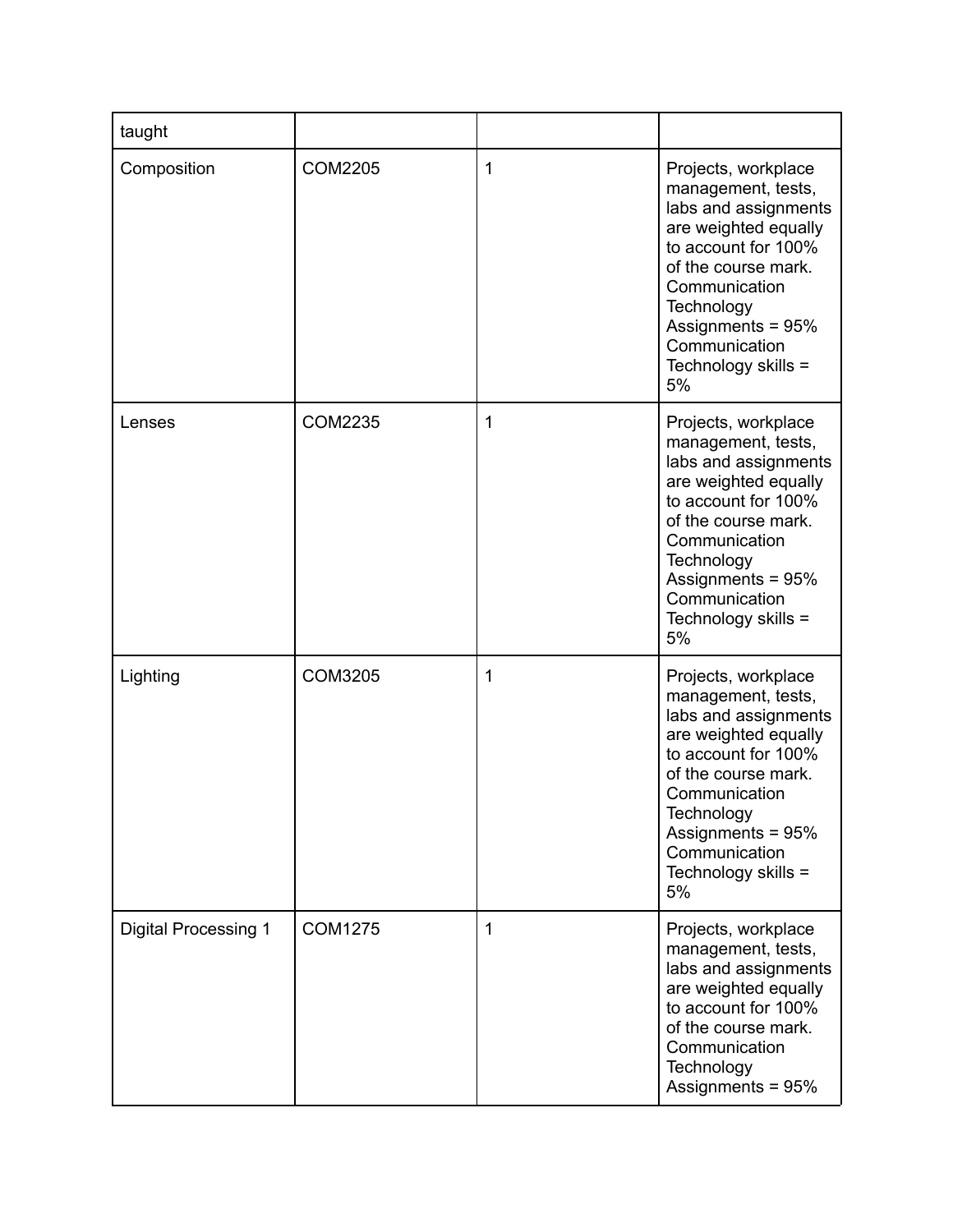|                      |         | Communication<br>Technology skills =<br>5%                                                                                                                                                                                                |
|----------------------|---------|-------------------------------------------------------------------------------------------------------------------------------------------------------------------------------------------------------------------------------------------|
| Digital Processing 2 | COM3275 | Projects, workplace<br>management, tests,<br>labs and assignments<br>are weighted equally<br>to account for 100%<br>of the course mark.<br>Communication<br>Technology<br>Assignments = 95%<br>Communication<br>Technology skills =<br>5% |

#### **\*Optional Credits: interested students are encouraged to take on additional projects to meet the requirements of the optional modules**

A wide range of assessment information is used in the development of a student's final grade. At St. Francis Xavier High School, individualized assessments provide specific information regarding student progress and overall performance in class. Student assessment may vary from student to student to adapt for differences in student needs, learning styles, preferences, and paces. It should also be noted that not all assignments are used to determine the final grade, and that scale factors may have been used to determine the weight of individual assignments.

# **PLAGIARISM**

We provide a Catholic education, where the Core Values of dignity, respect, fairness, personal and communal growth, loyalty, and honesty are the framework for all that we do. Within this Catholic education that St. Francis Xavier School provides, one of our main focuses is to encourage and facilitate the pursuit of knowledge and excellence in academics. To ensure that we attain this focus, all students at our school community are expected:

- 1. to meet the standards of individual integrity outlined in the policy;
- 2. to practice intellectual honesty in the process of acquiring and extending knowledge by improving their own personal academic competence, critical thinking, and self-evaluation.

Therefore, students who submit work not their own, take or copy answers from another student or source (cheating), provide answers to any assessment to another student (collusion), cheat during examinations, or use unauthorized means to obtain answers or complete work, after

- investigation by the teacher supervisor, are at risk of the following:
- First offense May receive a zero for the assessment and a two-day suspension.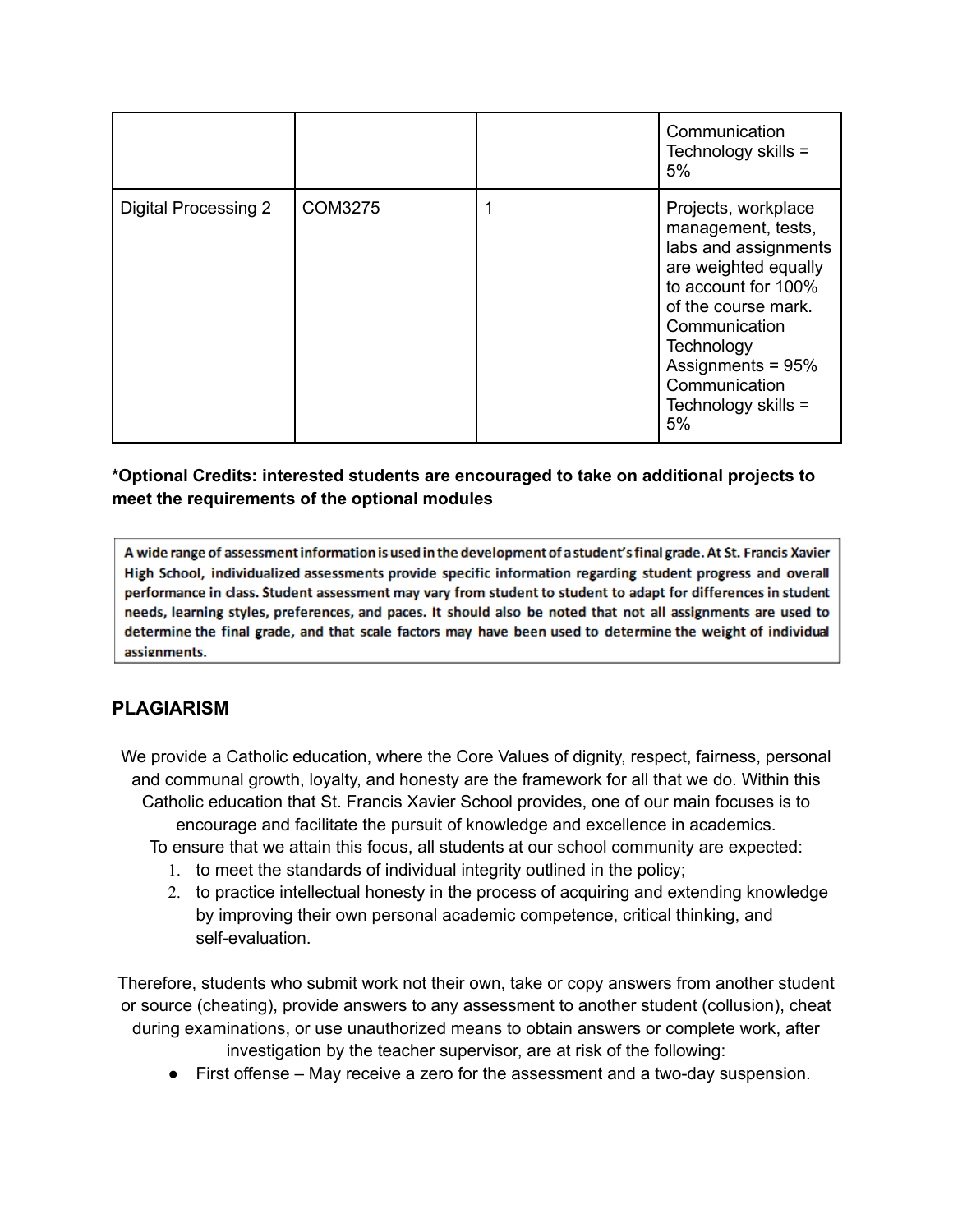- $\bullet$  Second offense May receive a zero for the assessment and a three-day suspension.
- Third offense May be removed from the class, further suspensions, or possible recommendation for expulsion.

Conditions surrounding the investigation will be considered and each situation will be dealt with on an individual basis. Review of the incident will first be conducted by the teacher and will then potentially involve additional staff (department head), administration, parents and the student(s)

involved.

# **SCHOOL POLICIES**

St. Francis Xavier does not publish report cards. Parents and students are encouraged to keep up to date on Power School and contact their teacher if there are any issues.

At St. Francis Xavier, zeros may be administered for incomplete or absent work with the opportunity to rectify the mark with conversation with their teacher.

# **CELL PHONE POLICY**

Cellphones may be used in the classroom by the teacher invitation only. If the teacher deems the device is a distraction to the learning environment, the teacher reserves the right to ask that the phone be put away or to confiscate until the end of the class.

No cellphones shall be on a student's person during an assessment and should be put on mute in their bag. A zero will be awarded if the device was used for cheating.

# **CLASSROOM POLICY & MISSED ASSESSMENT POLICY**

#### **ATTENDANCE:***.*

- 1. Consistent and on-time attendance is required for the student to achieve success in this course. Being late to class is unacceptable without a valid reason, and the student may be asked for communication from their parent/guardian as to why they were late.
- 2. If a student misses class for any reason, it is their responsibility to see their instructor as to what notes/assignments they have missed. Any missed notes/assignments will be made up during flexblock, not during regular class time.
- 3. For EXTENDED LEAVES (including medical, and vacations). No assignments will be excused.
	- a. Arrangements for medical leaves will be made to accommodate the student upon their return, and can be discussed with the instructor.
	- b. Extended Vacation leaves are NOT recommended for success in this, or any course. Upon return, the student will be given a specific time frame to complete all missed assignments. It is the student's responsibility to make arrangements to collect any missing assignments and notes from the instructor.

**Employability skills**: in anticipation of upcoming changes to the high school report card, the CTS department will also use formative assessment strategies as part of the overall evaluation process. Punctuality, work ethic, time management, and other job skills will be assessed to encourage a strong entry into the workforce.